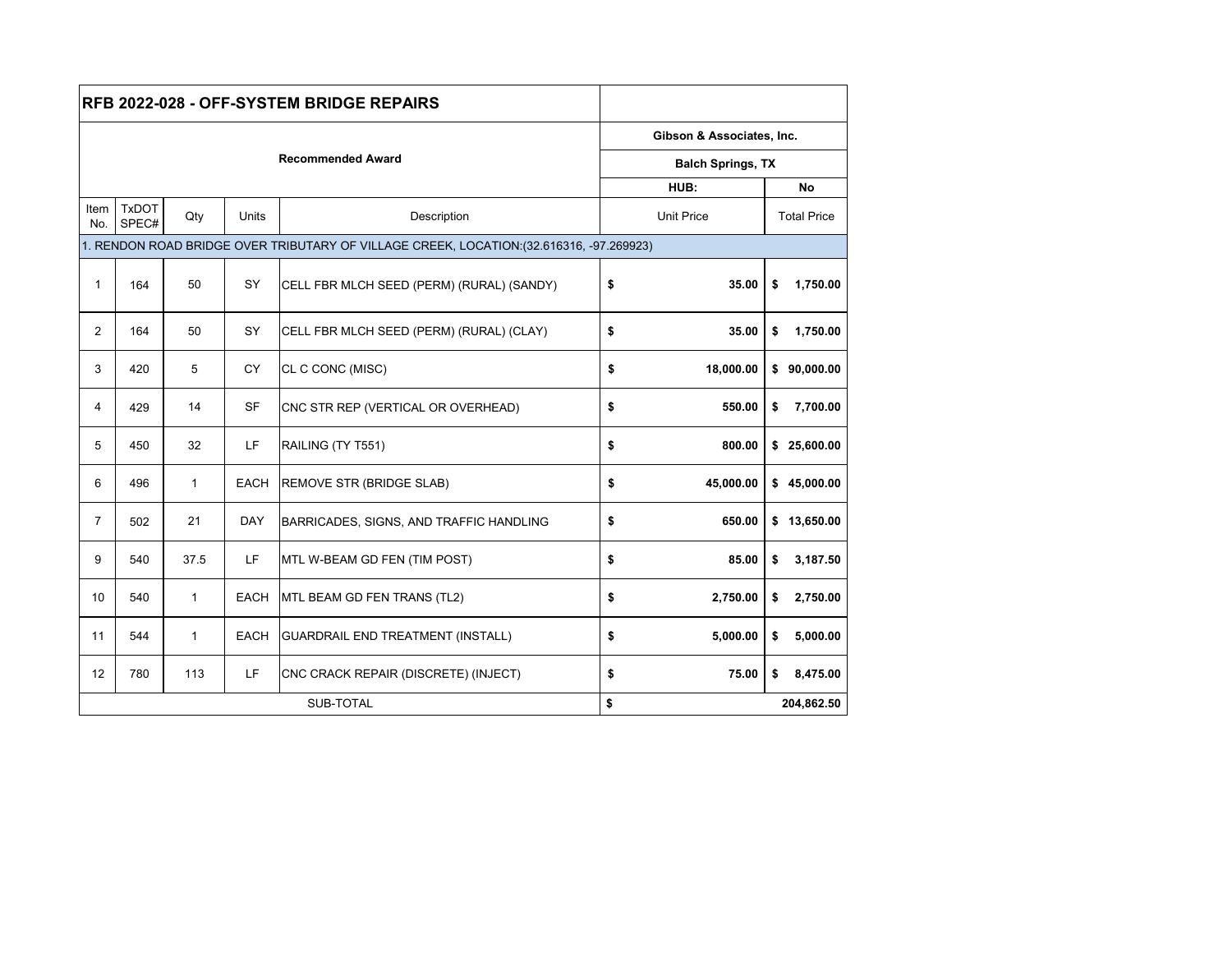| RFB 2022-028 - OFF-SYSTEM BRIDGE REPAIRS |                                                                            |                |             |                                         |    |                           |            |                    |  |  |
|------------------------------------------|----------------------------------------------------------------------------|----------------|-------------|-----------------------------------------|----|---------------------------|------------|--------------------|--|--|
| <b>Recommended Award</b>                 |                                                                            |                |             |                                         |    | Gibson & Associates, Inc. |            |                    |  |  |
|                                          |                                                                            |                |             |                                         |    | <b>Balch Springs, TX</b>  |            |                    |  |  |
|                                          |                                                                            |                |             | HUB:                                    |    |                           | No         |                    |  |  |
| Item<br>No.                              | <b>TxDOT</b><br>SPEC#                                                      | Qty            | Units       | Description                             |    | <b>Unit Price</b>         |            | <b>Total Price</b> |  |  |
|                                          | 2. SHELBY ROAD BRIDGE OVER VILLAGE CREEK, LOCATION (32.623784, -97.253973) |                |             |                                         |    |                           |            |                    |  |  |
| $\mathbf{1}$                             | 752                                                                        | $\overline{4}$ | <b>EACH</b> | <b>TREE REMOVAL</b>                     | \$ | 1,650.00                  | \$         | 6,600.00           |  |  |
| $\overline{2}$                           | 713                                                                        | 20             | LF          | JOINT CLEANING AND SEALING              | \$ | 75.00                     | \$         | 1,500.00           |  |  |
| 3                                        | 432                                                                        | 12             | <b>CY</b>   | RIPRAP (STONE PROTECTION) (18")         | \$ | 310.00                    | \$         | 3,720.00           |  |  |
| 4                                        |                                                                            | $\mathbf{1}$   | LS.         | SITE EROSION CONTROL                    | \$ | 15,000.00                 |            | \$15,000.00        |  |  |
| 5                                        | 100                                                                        | 0.2            | AC          | PREPARING ROW                           | \$ | 35,000.00                 | \$         | 7,000.00           |  |  |
| 6                                        | 401                                                                        | 4.5            | <b>CY</b>   | <b>FLOWABLE BACKFILL</b>                | \$ | 275.00                    | \$         | 1,237.50           |  |  |
| $\overline{7}$                           | 110                                                                        | 118.67         | <b>CY</b>   | <b>EXCAVATION (SPECIAL)</b>             | \$ | 176.00                    |            | \$20,885.92        |  |  |
| 8                                        | 162                                                                        | 555.56         | SY          | STRAW OR HAY MULCH                      | \$ | 6.00                      | \$         | 3,333.36           |  |  |
| 9                                        | 164                                                                        | 555.56         | SY          | BROADCAST SEED (PERM) (RURAL) (CLAY)    | \$ | 5.00                      | \$         | 2,777.80           |  |  |
| 10                                       | 134                                                                        | 60.19          | <b>CY</b>   | <b>BACKFILL TY A</b>                    | \$ | 135.00                    | \$         | 8,125.65           |  |  |
| 11                                       | 459                                                                        | 152.78         | SY          | GABION MATTRESS (GALV) (12")            | \$ | 90.00                     |            | \$13,750.20        |  |  |
| 12                                       | 459                                                                        | 118.67         | <b>CY</b>   | <b>GABIONS (GALV)</b>                   | \$ | 165.00                    |            | \$19,580.55        |  |  |
| 13                                       | 356                                                                        | 263.89         | SY          | FABRIC (BASE)                           | \$ | 11.00                     | \$         | 2,902.79           |  |  |
| 14                                       | 502                                                                        | 21             | <b>DAYS</b> | BARRICADES, SIGNS, AND TRAFFIC HANDLING | \$ | 650.00                    |            | \$13,650.00        |  |  |
|                                          |                                                                            |                |             | \$                                      |    |                           | 120,063.77 |                    |  |  |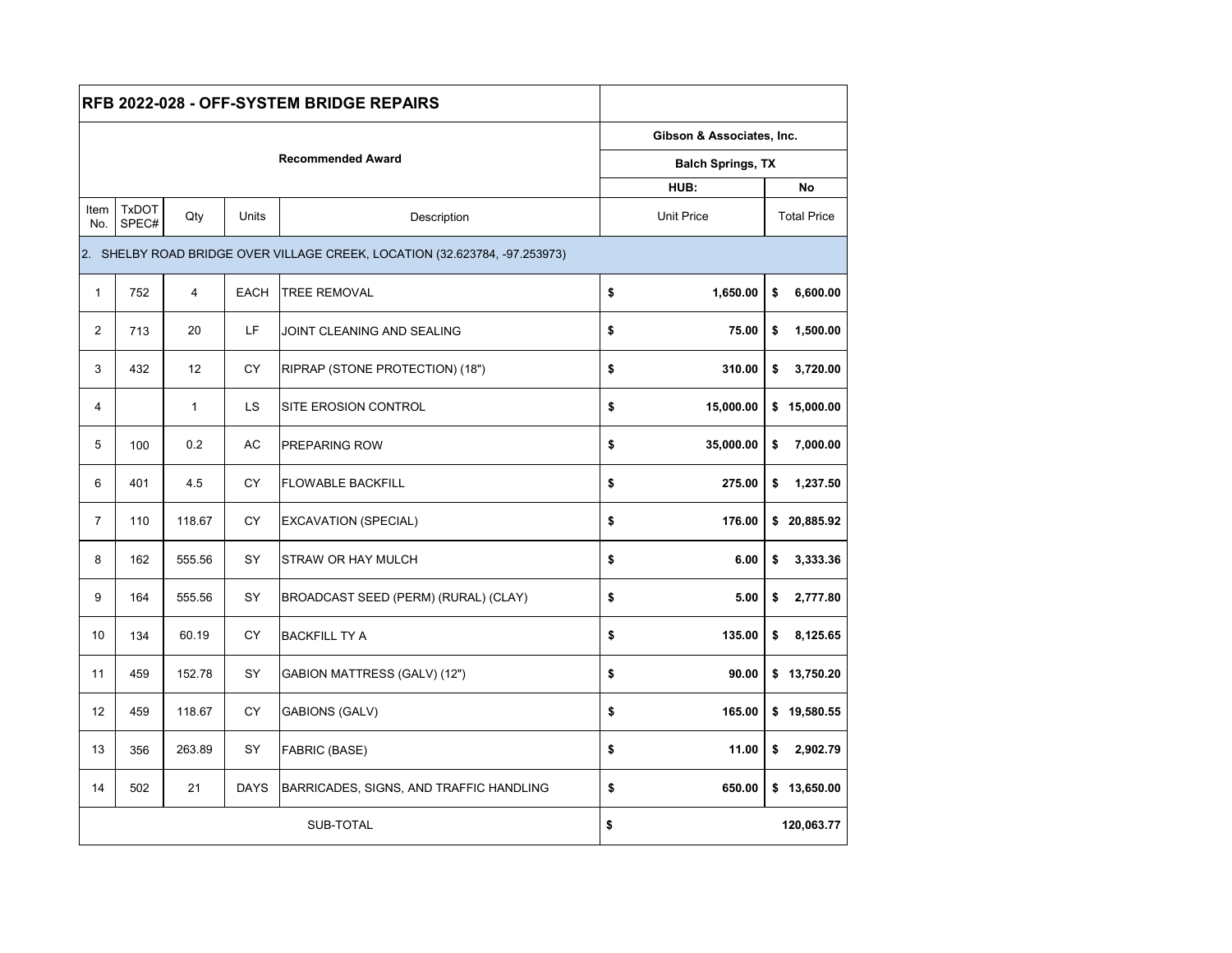|                                                                            |                                                                                |                |             | RFB 2022-028 - OFF-SYSTEM BRIDGE REPAIRS        |    |                           |           |                    |  |  |  |
|----------------------------------------------------------------------------|--------------------------------------------------------------------------------|----------------|-------------|-------------------------------------------------|----|---------------------------|-----------|--------------------|--|--|--|
|                                                                            |                                                                                |                |             |                                                 |    | Gibson & Associates, Inc. |           |                    |  |  |  |
|                                                                            |                                                                                |                |             | <b>Balch Springs, TX</b>                        |    |                           |           |                    |  |  |  |
|                                                                            |                                                                                |                |             | HUB:                                            |    |                           | <b>No</b> |                    |  |  |  |
| Item<br>No.                                                                | <b>TxDOT</b><br>SPEC#                                                          | Qty            | Units       | Description                                     |    | <b>Unit Price</b>         |           | <b>Total Price</b> |  |  |  |
| 3. RENDON ROAD BRIDGE OVER VILLAGE CREEK, LOCATION (32.603235, -97.264980) |                                                                                |                |             |                                                 |    |                           |           |                    |  |  |  |
| $\mathbf{1}$                                                               | 780                                                                            | 113            | LF          | <b>CONCRETE CRACK REPAIR</b>                    | \$ | 75.00                     | \$        | 8,475.00           |  |  |  |
| $\overline{2}$                                                             | 429                                                                            | 14             | <b>SF</b>   | CONCRETE STRUCTURE REPAIR (NO REBAR<br>EXPOSED) | \$ | 550.00                    | \$        | 7,700.00           |  |  |  |
| 3                                                                          | 752                                                                            | 3              | <b>EACH</b> | <b>TREE REMOVAL</b>                             | \$ | 1,650.00                  | \$        | 4.950.00           |  |  |  |
| $\overline{4}$                                                             | 132                                                                            | $\mathbf{1}$   | <b>EACH</b> | <b>EMBANKMENT BACKFILL</b>                      | \$ | 1,000.00                  | \$        | 1,000.00           |  |  |  |
| 5                                                                          | 713                                                                            | 20             | LF          | JOINT CLEANING AND SEALING                      | \$ | 75.00                     | \$        | 1,500.00           |  |  |  |
| 6                                                                          | 432                                                                            | 3.7            | <b>CY</b>   | RIPRAP (STONE PROTECTION) (12")                 | \$ | 310.00                    | \$        | 1,147.00           |  |  |  |
| $\overline{7}$                                                             | 502                                                                            | 21             | <b>DAYS</b> | BARRICADES, SIGNS, AND TRAFFIC HANDLING         | \$ | 650.00                    |           | \$13,650.00        |  |  |  |
|                                                                            |                                                                                |                |             | \$                                              |    |                           | 38,422.00 |                    |  |  |  |
| Item<br>No.                                                                | <b>TxDOT</b><br>SPEC#                                                          | Qty            | Units       | Description                                     |    | <b>Unit Price</b>         |           | <b>Total Price</b> |  |  |  |
|                                                                            | 4. CRYSTAL LANE OVER TRIBUTARY OF DEER CREEK, LOCATION (32.564034, -97.395497) |                |             |                                                 |    |                           |           |                    |  |  |  |
| $\mathbf{1}$                                                               | 429                                                                            | 2              | <b>SF</b>   | CONCRETE STRUCTURE REPAIR (NO REBAR<br>EXPOSED) | \$ | 550.00                    | \$        | 1,100.00           |  |  |  |
| $\overline{2}$                                                             | 429                                                                            | 4.5            | <b>SF</b>   | CONCRETE STRUCTURE REPAIR (REBAR EXPOSED)       | \$ | 550.00                    | \$        | 2,475.00           |  |  |  |
| 3                                                                          | 432                                                                            | 5.5            | <b>CY</b>   | RIPRAP (STONE TY R) (DRY) (6")                  | \$ | 310.00                    | \$        | 1,705.00           |  |  |  |
| $\overline{\mathbf{4}}$                                                    | 361                                                                            | 224            | <b>SF</b>   | REPAIR OF CONCRETE PAVEMENT (WITH OVERLAY)      | \$ | 95.00                     |           | \$21,280.00        |  |  |  |
| 5                                                                          | 502                                                                            | $\overline{7}$ | <b>DAYS</b> | BARRICADES SIGNS & TRAFFIC HANDLING             | \$ | 650.00                    | \$        | 4,550.00           |  |  |  |
|                                                                            |                                                                                |                |             | \$                                              |    |                           | 31,110.00 |                    |  |  |  |